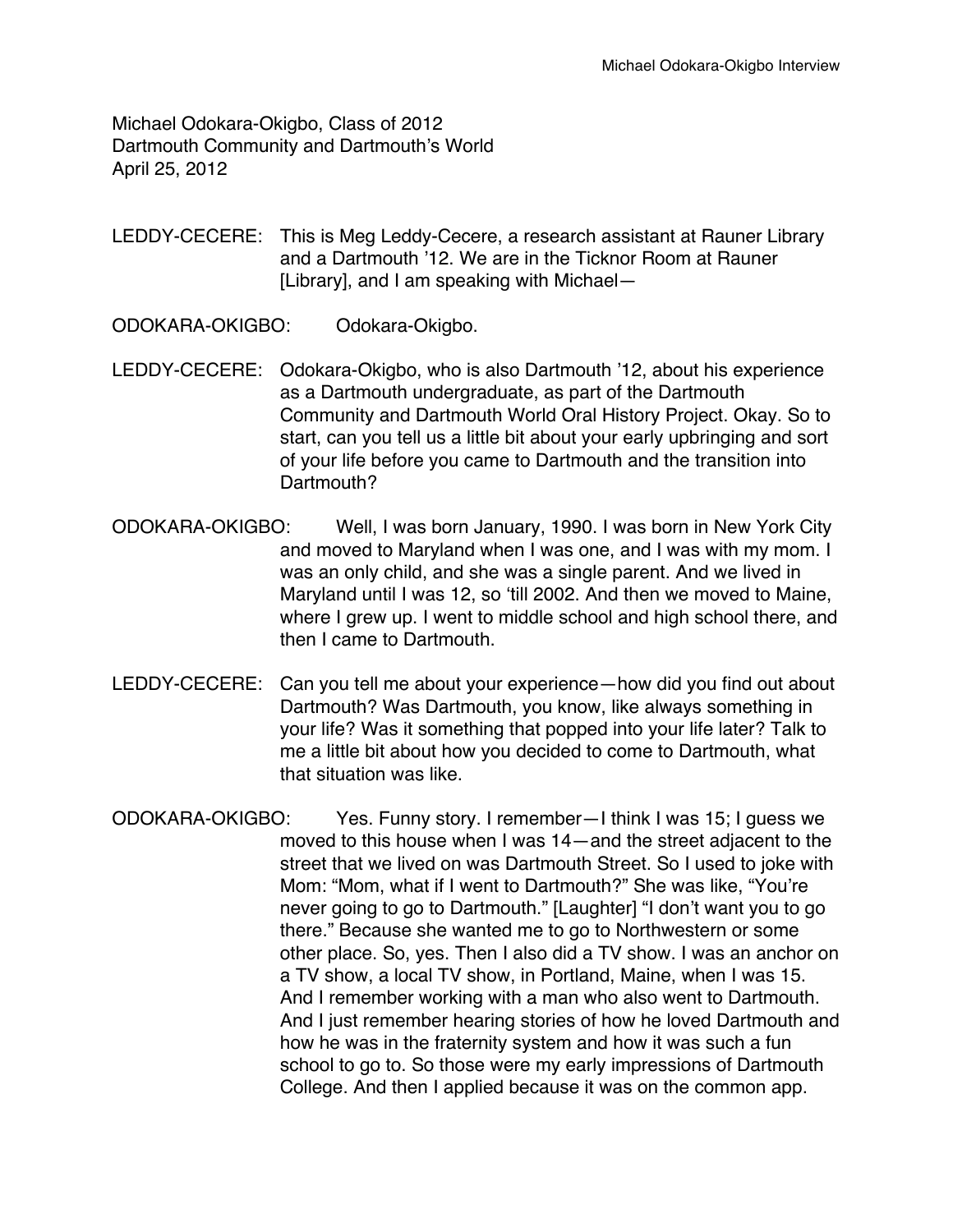And I heard a lot of great things about the school. I didn't visit it so I wasn't really sure about if I wanted to go here. But after I got in and after narrowing down my choices, it took me two seconds, and I knew like this was the school that I was supposed to go to.

LEDDY-CECERE: What about it hit you when you…? So when you showed up on campus, you just knew it was right.

ODOKARA-OKIGBO: Yes.

LEDDY-CECERE: Can you talk a little bit about that feeling?

ODOKARA-OKIGBO: It was those Dimensions. I just remember driving up. It was a beautiful day. We were driving up from Maine, me and Emily LaFond, who also—

LEDDY-CECERE: That's right, yes.

ODOKARA-OKIGBO: She is from Maine.

LEDDY-CECERE: Yes.

ODOKARA-OKIGBO: And I remember she also had a lot of good things to say about Dartmouth because her mom was a huge Dartmouth alum.

LEDDY-CECERE: Oh, yes.

- ODOKARA-OKIGBO: And I remember just—We separated, and I remember I was just like walking on The Green. I was like, This is where I need to be. And I just didn't look back.
- LEDDY-CECERE: Yes. So when you arrived, like post…. So Dimensions community is sort of a different community than when you like start off freshman year. So can you talk about Dimensions and then that transition into freshman year and what you sort of…. Any differences you felt in terms of community, if you still felt that same feeling walking around the Green when you started going here versus the visit.
- ODOKARA-OKIGBO: Yes. Well, I definitely had a sense that people loved Dartmouth, and people had a lot of fun at Dartmouth, and people put a lot of themselves into this institution to make it what it is. And I had that early sense of it when I came for Dimensions. I guess for Dimensions they really try to foster community with the different skits and the different activities. So I saw that there was a definite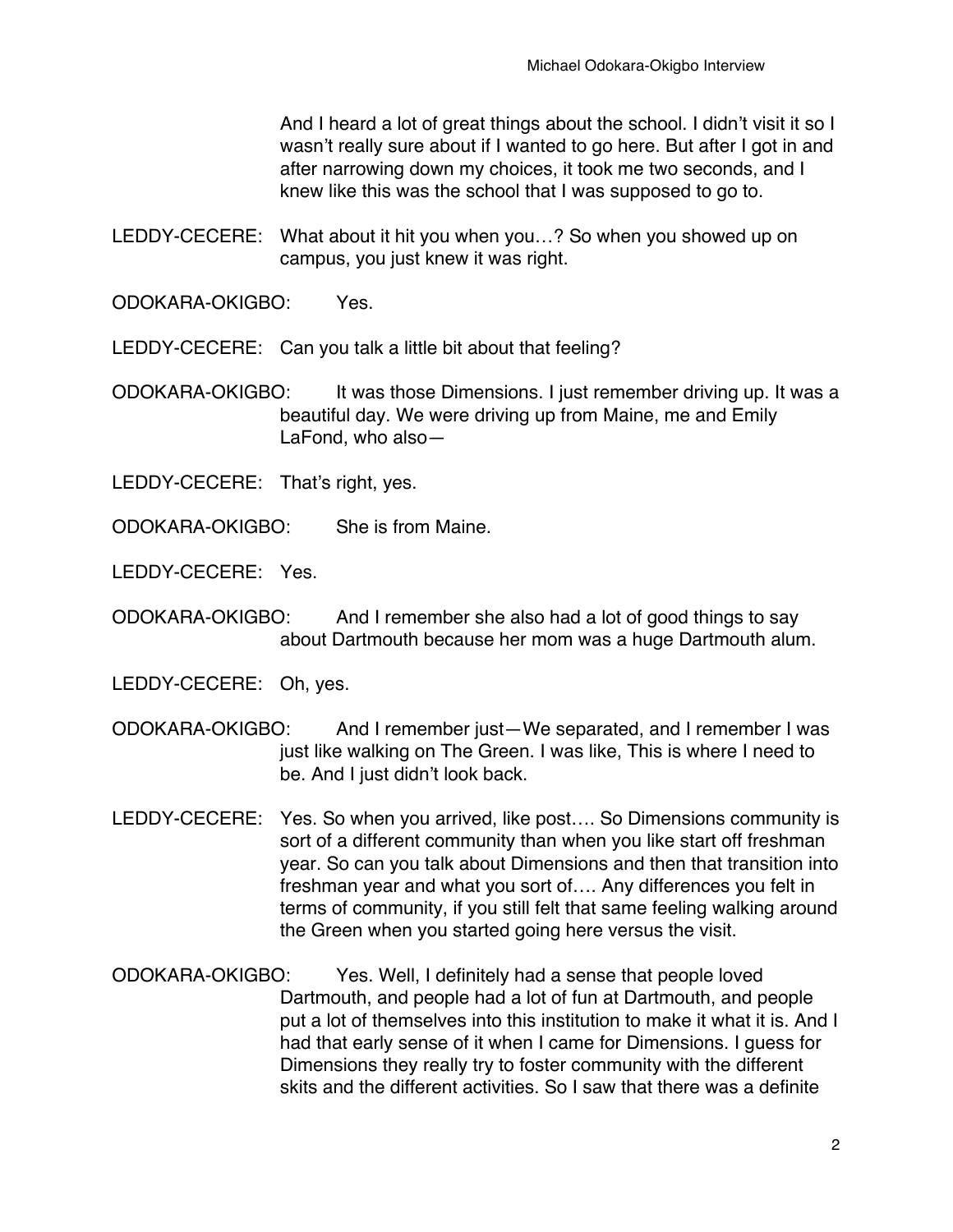community here at Dartmouth. I think Dimensions definitely served its purpose. What's interesting to freshman year, along those lines there was even more community building. I mean I lived in East Wheelock, which is a huge community building, kind of residential life housing place. And then I was in the Dartmouth Aires, which was a very—they also fostered community in terms of like a small brotherhood.

LEDDY-CECERE: So you started that freshman fall?

ODOKARA-OKIGBO: Yes. I started right before—Yes, right before first classes.

LEDDY-CECERE: Wow!

- ODOKARA-OKIGBO: And then also rowing as well, which instituted a community in terms of athletics. So I was lucky to kind of have like three different communities at Dartmouth starting off like before classes started. Yes.
- LEDDY-CECERE: Can you talk a little bit about each one of those separately and sort of—
- ODOKARA-OKIGBO: Sure. Like East Wheelock?
- LEDDY-CECERE: Yes, each one. So East Wheelock and then we can move onto Aires or whatever.
- ODOKARA-OKIGBO: Yes, well freshman year I think was a really interesting time because you're just kind of treading water, you're still getting used to everything. So it was cool just to have a really close freshman floor bond and also a communal bond. There'd be different activities that would go on. And I think it's Brace Commons.

LEDDY-CECERE: Yes.

- ODOKARA-OKIGBO: Different activities that would go on. I remember watching President Obama being elected.
- LEDDY-CECERE: Yes, yes, yes, yes!
- ODOKARA-OKIGBO: Which was a really cool thing to watch at Brace Commons. And they would have a lot of great events, movie events, parties, and I would do homework down there so I was able to get to know the five different residential houses. And that was just really cool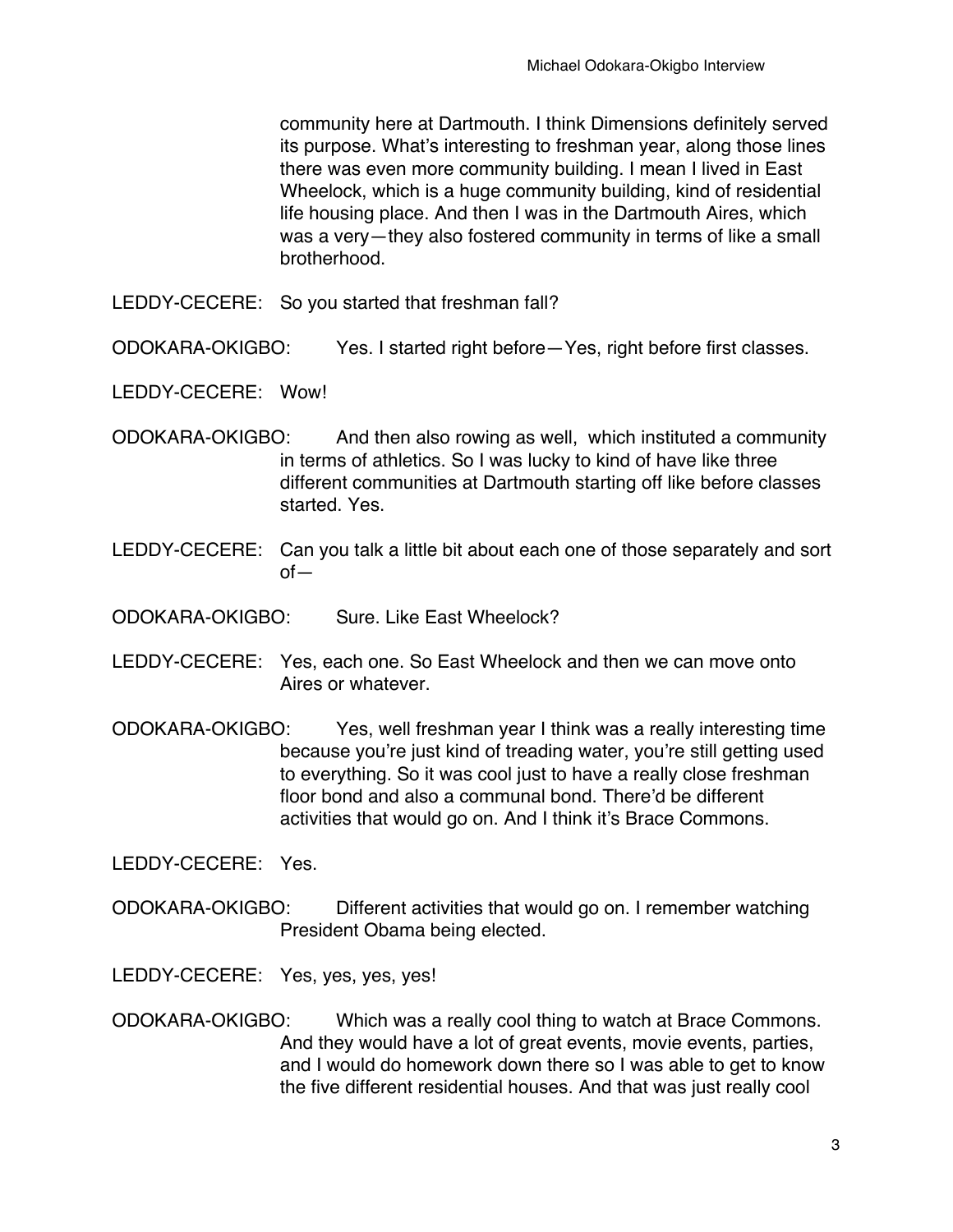because I started to make friends. And I remember that was one of the things I was really scared about was how I was going to make friends coming to Dartmouth. So that was a really great place to start to build community.

LEDDY-CECERE: Yes.

ODOKARA-OKIGBO: Especially when I lived with three other people.

LEDDY-CECERE: So you were in what? Like a two-room—

ODOKARA-OKIGBO: It was a quad.

LEDDY-CECERE: Oh, wow!

ODOKARA-OKIGBO: I was in a two-room quad.

LEDDY-CECERE: Oh, wow! So that's like a—How was that?

ODOKARA-OKIGBO: It was interesting. It was hard. There were some times—they were annoying. But I think I was annoying, too. So it was just—

LEDDY-CECERE: Everyone's annoying.

ODOKARA-OKIGBO: So just getting used to living with people. I'm an only child, so I never really had that experience before.

LEDDY-CECERE: Mm-hmm.

ODOKARA-OKIGBO: Learning how to respect other people's spaces and vice versa. So, yes, that was a really great experience because I learned about myself, and I learned more —what I like, what I don't like. So, yes, living in East Wheelock was a great, great experience. The Aires was and still is to me like an incredible—one of the things I look back on at Dartmouth that I'm really, really proud of. I just remember before Dimensions, I went on YouTube and saw videos of the Aires performing. And I just was struck by like how much fun they had.

LEDDY-CECERE: Yes.

ODOKARA-OKIGBO: And I did a cappella in high school.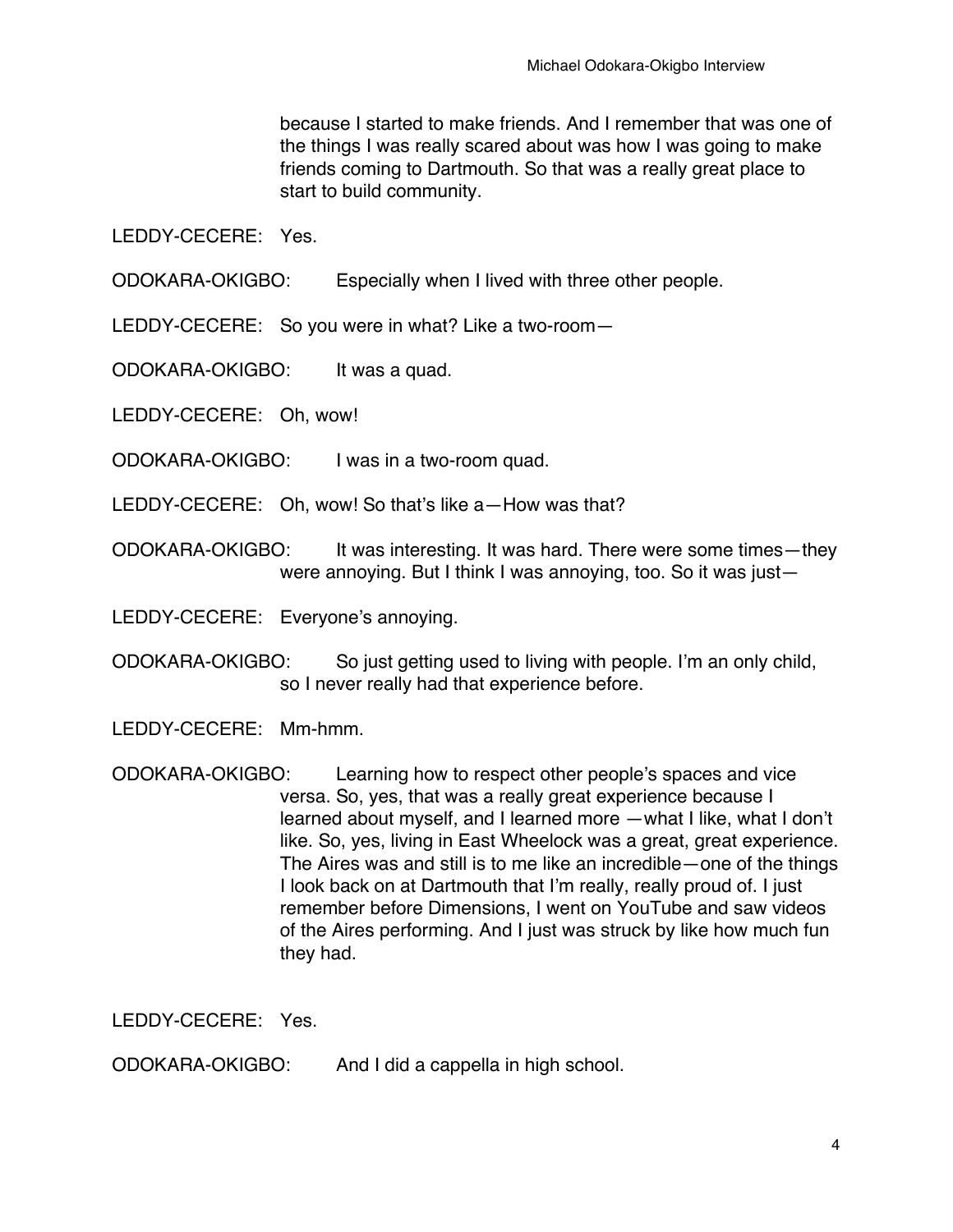LEDDY-CECERE: So this was something that you knew that you were interested in.

ODOKARA-OKIGBO: Yes, I wanted to do.

LEDDY-CECERE: Yes.

ODOKARA-OKIGBO: And I just remember thinking like, this is the group I really want to be a part of. But I remember at Dimensions, going up to some ʻ09s that were in the community of the Activities Fair?

LEDDY-CECERE: Yes, yes, yes.

ODOKARA-OKIGBO: I remember meeting Adam and Nick, who are ʻ09s, and they're just saying that they love Aires and you should definitely think about auditioning. And they showed me the song "Crazy" by Gnarls Barkley that was sung by a '07, Jarret Cato and I just thought he had a great voice. So I wanted to be part of the Aires and the community that the Aires kind of have. And I auditioned, and I made it—thank God. And I haven't looked back since. Now looking back as a senior, like it's been really fun because I've just been able to kind of grow throughout the Aires.

LEDDY-CECERE: Right.

ODOKARA-OKIGBO: And have had really incredible experiences that have kind of put in place what I want to do with my life after graduation, which is entertainment and music. So that was cool. And the four other guys that are in my class in the Aires are my best friends I think I've ever had. So there's a definite community in the Aires. And rowing, I mean you put so much of your time, sweat, your blood, and you suffer a lot of pain together. So, I mean, that in itself builds a strong community in the boathouse and outside the boathouse. So it's really, really cool just like—I have a practice in like 40 minutes. And we have a hard practice coming up, and we all know that, so it's like one of those things where we know to put ourselves on line.

LEDDY-CECERE: Yes.

- ODOKARA-OKIGBO: And we're all going to do that for each other and for ourselves.
- LEDDY-CECERE: So did those communities—so is East Wheelock something that sort of stayed in freshman year and was sort of like a foundational community for you, that didn't extend…. Because it sounds like the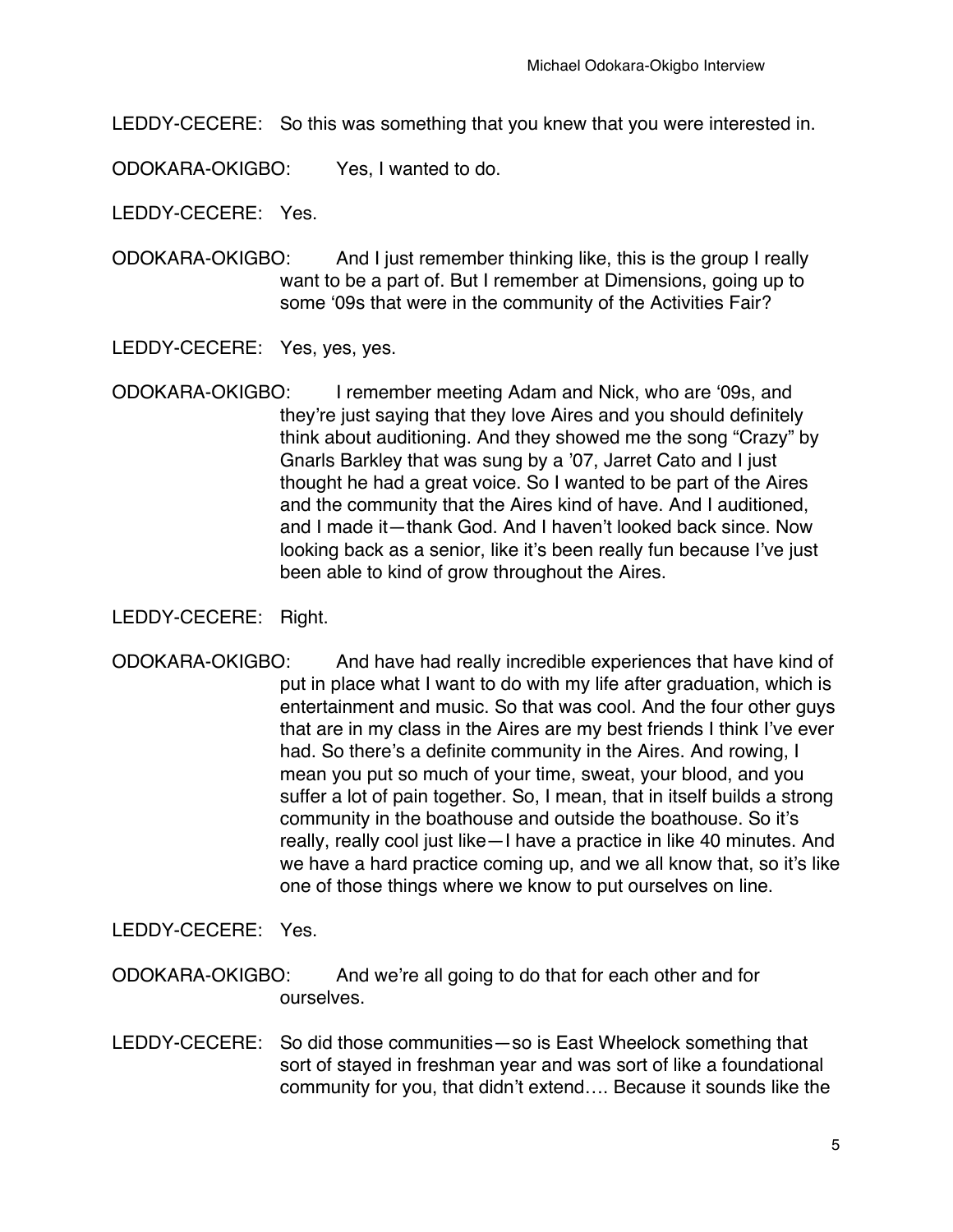Aires definitely has like grown for you, if anything. And the same with rowing: it's remained something. Is that residential community still part of your life, or has that changed?

- ODOKARA-OKIGBO: I wouldn't say the residential community is part of my life at this point. I don't live in East Wheelock anymore. I've been able to live in a lot of different places on campus. But I do say, like I still have—I still talk to the people whom I lived with. Sophomore year I lived with a floor mate of mine in Mid Mass. And it was like a really, really fun experience. Jesse Gomez is like a really, really cool guy. So I don't think the residential life aspect is still part of me. But definitely the friendships that I've made, I treasure. I'm so thankful that I have them.
- LEDDY-CECERE: Stayed with you. How do you think—Say that you hadn't made it into the Aires. How do you think your life would have been different at Dartmouth? How do you think you would relate to Dartmouth, and what do you think would be different or changed?
- ODOKARA-OKIGBO: If I hadn't made it into the Aires, I hope I would have made it into a different a cappella group. If that didn't happen, I would sing— I was also—I got into the Glee Club. I probably would have continued that.

LEDDY-CECERE: Yes.

ODOKARA-OKIGBO: I chose the Aires over the Glee Club. And if not the Glee Club, then the Gospel Choir, which I still sing with. Oh, I sang with them until this past couple of weeks ago. I don't know. I would have definitely found a way to sing.

LEDDY-CECERE: So there are so many places that you could have gone.

ODOKARA-OKIGBO: Yes.

LEDDY-CECERE: Aires is one out of many places where you could have found—

ODOKARA-OKIGBO: Yes.

LEDDY-CECERE: —sort of that same sort of space.

ODOKARA-OKIGBO: Yes.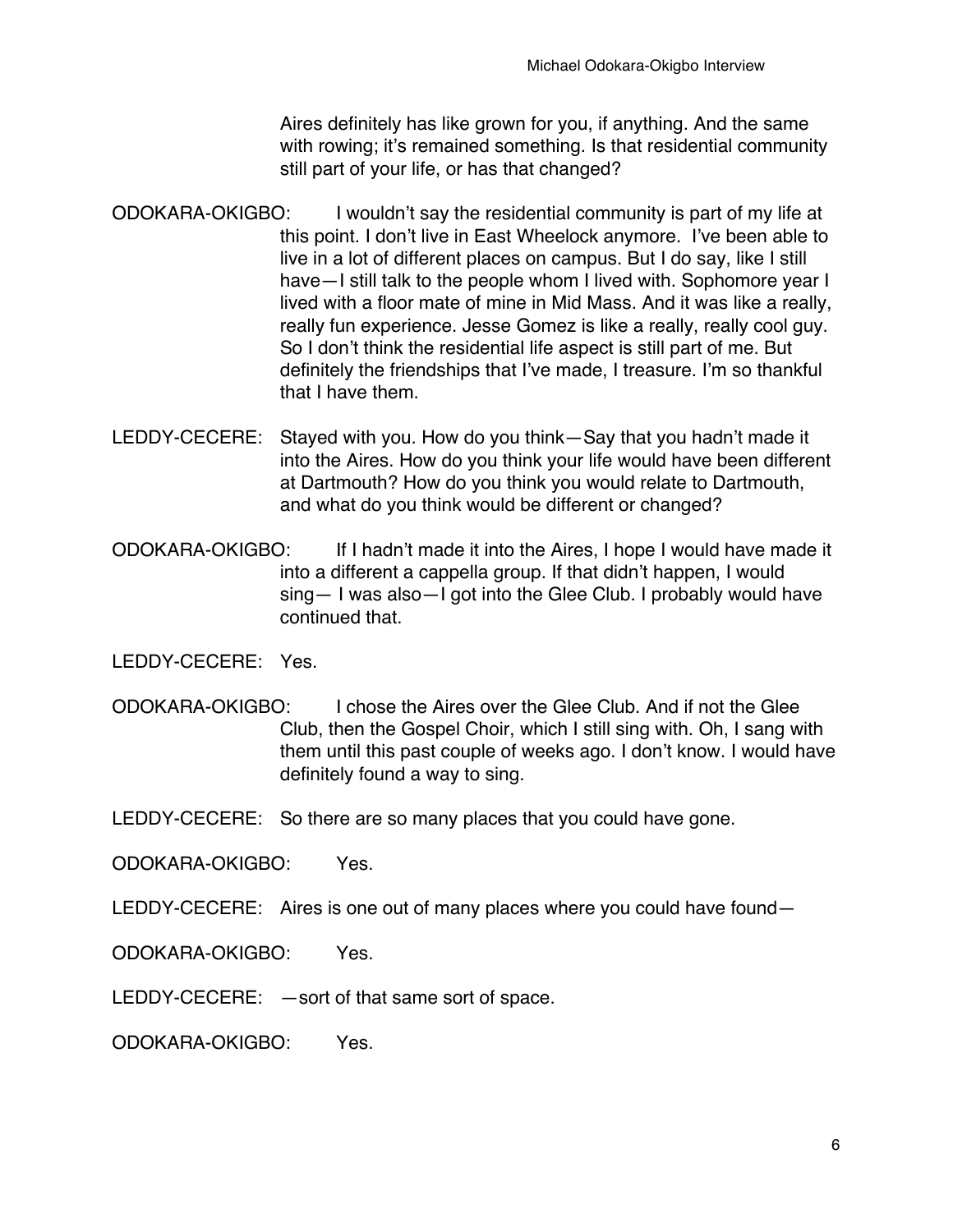- LEDDY-CECERE: So can you talk to me a little bit about—We've talked about sort of like individual communities that you associate with. Do you conceptualize a sort of overarching Dartmouth community? And if so, can you talk a little bit about that?
- ODOKARA-OKIGBO: Yes. I mean mostly definitely. And I think I became apparent to that when the Aires did the *Sing-Off*, which was a TV show that we did this past fall.
- LEDDY-CECERE: Mm-hmm.
- ODOKARA-OKIGBO: We were lucky enough to make it to second place. And I just remember—I remember at first thinking, oh, like I guess Dartmouth doesn't really care about it that much, which I was fine with. But it was like, I remember like seeing the Yellow Jackets, who were another competing collegiate group.

LEDDY-CECERE: Yes.

- ODOKARA-OKIGBO: I think they made seventh place. And like, every Monday I think their school wore yellow.
- LEDDY-CECERE: So like all this pride, yes.
- ODOKARA-OKIGBO: For the Yellow Jackets. So there was a lot of pride. But I think it's just the different community that Dartmouth has, I don't think…. I think Dartmouth kind of—A lot of people do a lot of great things. So I think people were kind of low key on it, which I kind of admired.

LEDDY-CECERE: Yes.

ODOKARA-OKIGBO: But when we made it to the final four, like President Kim saying, "Vote for the Aires." And then this alumni… I mean, I got hundreds of emails from classmates, alumni, and it was a really incredible feeling. Just also going into different Dartmouth clubs, because I went on tour with the Aires. We sang in the White House. And we were able to sing at different Dartmouth clubs and just to see the amount of love that we got from the Dartmouth community and the different clubs. It was overwhelming, and it was really cool. So it was— There is definitely a community, an overarching Dartmouth community; there's definitely that. And now for me it became apparent through the *Sing-Off*. But I mean, like alumni from the Aires, alumni in the rowing club at Dartmouth. They come back,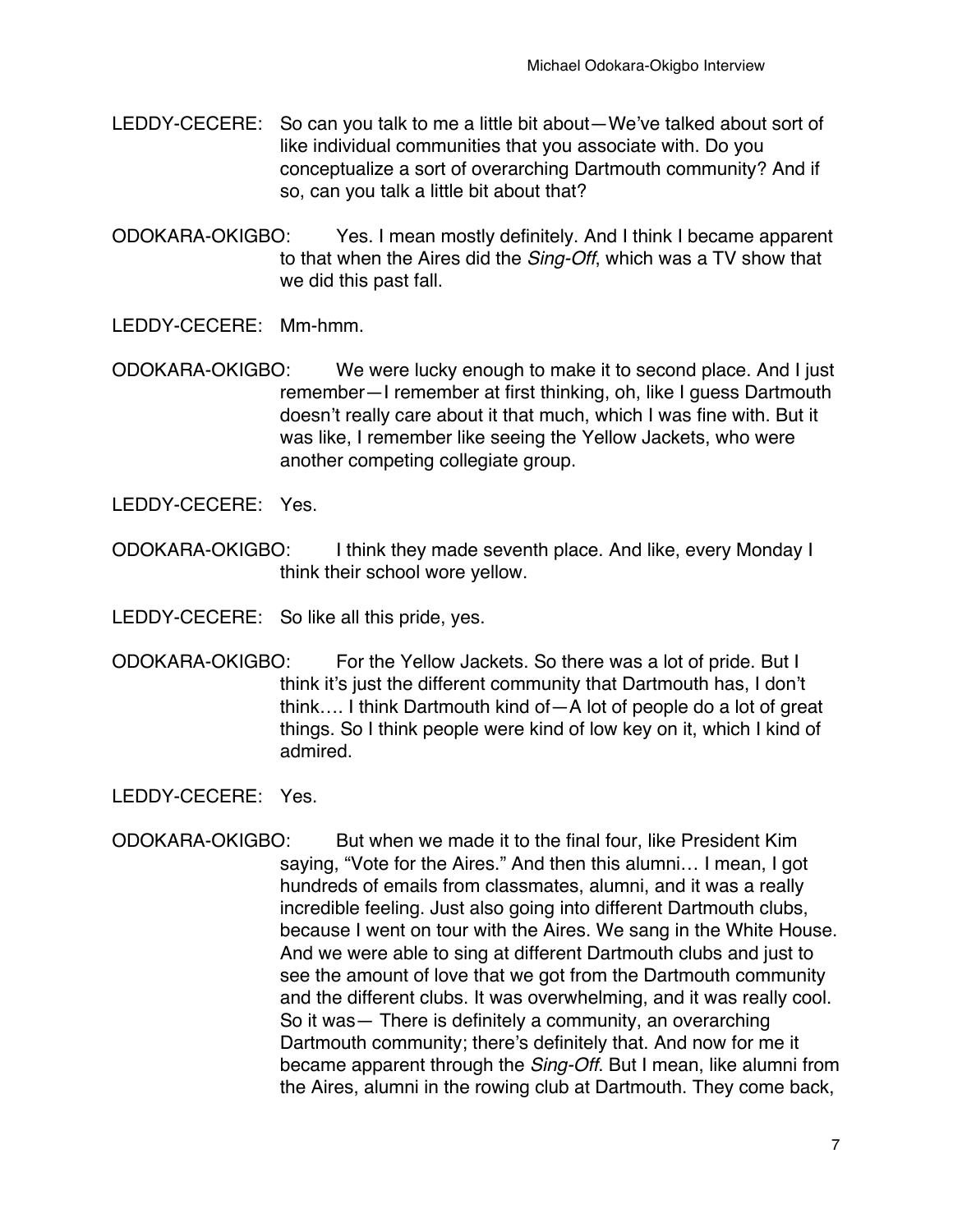and they support, both groups do. So, you know, I've seen community here since the very beginning. And I'm going to be one of those alums that are going to try and contribute as much as I can to the Dartmouth community as well.

- LEDDY-CECERE: So what do you think...? Can you sort of...? So you see alumni as forming a really strong base outside of Dartmouth, and like keeping the Dartmouth community what it is. Can you define a little bit some defining features of this Dartmouth community that the alumni support and foster?
- ODOKARA-OKIGBO: Let's see. Well, I feel like the Dartmouth community, first and foremost, support giving back to the College in terms of your time, in terms of your treasure, and in terms of—I don't know. I think those two things. The Dartmouth community really hopes that those are ways in which you can give back. Also, I just feel like they're a community. I mean, I've heard stories about this and also, like when I had to go home. I worked at home for a little bit. And I remember I reached out to a Dartmouth alum, and I was able to work under him. And I mean, that was because of Dartmouth, you know. So I feel like a lot of Dartmouth people help out each other when they're in need or when they need something or if they have a connection.

## LEDDY-CECERE: Right.

- ODOKARA-OKIGBO: I've experienced that all along the line, too. So I think that's something, another thing that the Dartmouth community really fosters, just to be there for each other and be a strong community for each other because, you know, we all graduated from the same place.
- LEDDY-CECERE: Yes. So do you think that there is—Would you say that there is such a thing as like a Dartmouth insider and a Dartmouth outsider? And if so, can you define those things or talk about it a little bit?
- ODOKARA-OKIGBO: Well, off the top of my head, I think a Dartmouth insider I guess is one that is still active in the College.
- LEDDY-CECERE: Okay.
- ODOKARA-OKIGBO: In whatever capacity, even in the smallest capacity, just talks great things about the College to other people. I guess I suppose a Dartmouth outsider would be someone who doesn't really have a strong connection, and who feels like their Dartmouth experience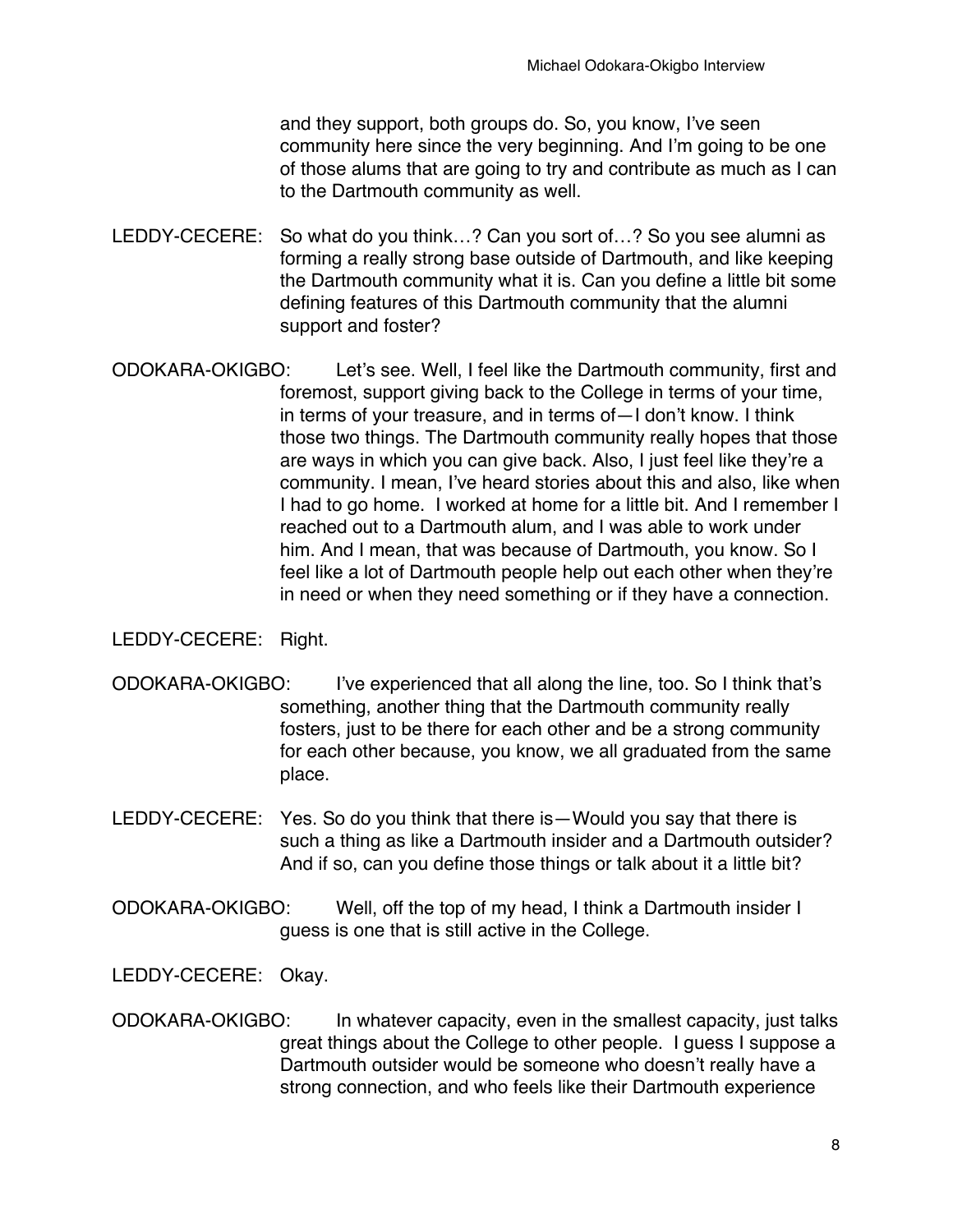was a bit thwarted or problematic. They resign themselves to being kind of unaware of what's going on at Dartmouth.

- LEDDY-CECERE: Why do you think someone's experience would be problematic? Like what can you say about someone's—Are there general ways in which people have problematic experiences that you can identify? Or is it just very individually based?
- ODOKARA-OKIGBO: I mean, yes. I feel like it's a very individually based type of thing to happen to someone. I mean, my mother, she went to a college in Kansas, and she's not really that involved. And I just don't think she cares—

LEDDY-CECERE: Yes.

- ODOKARA-OKIGBO: —or they just didn't create a lasting effect on her life, which is totally fine. And I'm sure that there are people that have graduated from Dartmouth who had that same experience, which is completely fine. I think if you go a bit further, maybe there are things in the College that they didn't agree on. It could be the fraternity scene or professors that they've had. It just varies. But it's not something that's kind of different from all colleges, you know.
- LEDDY-CECERE: Yes. Are you affiliated?

ODOKARA-OKIGBO: Yes, I am.

- LEDDY-CECERE: Can you talk a little bit about that as a community as well?
- ODOKARA-OKIGBO: Yes. I'm affiliated with Sigma Phi Epsilon, which is a fraternity for men, a national fraternity. And I've been affiliated with them since I was a sophomore. I've been able to live in the house, and I've enjoyed a lot of people's company and made a lot of strong friendships from the house.
- LEDDY-CECERE: So that was—it's overall a positive community for you.

ODOKARA-OKIGBO: Yes.

LEDDY-CECERE: Do you want to talk a little about— We've had all this recent upset with the hazing issues that have been bringing Dartmouth's community life into like a national public forum as well as bringing it into this community, like the forefront of this community. How do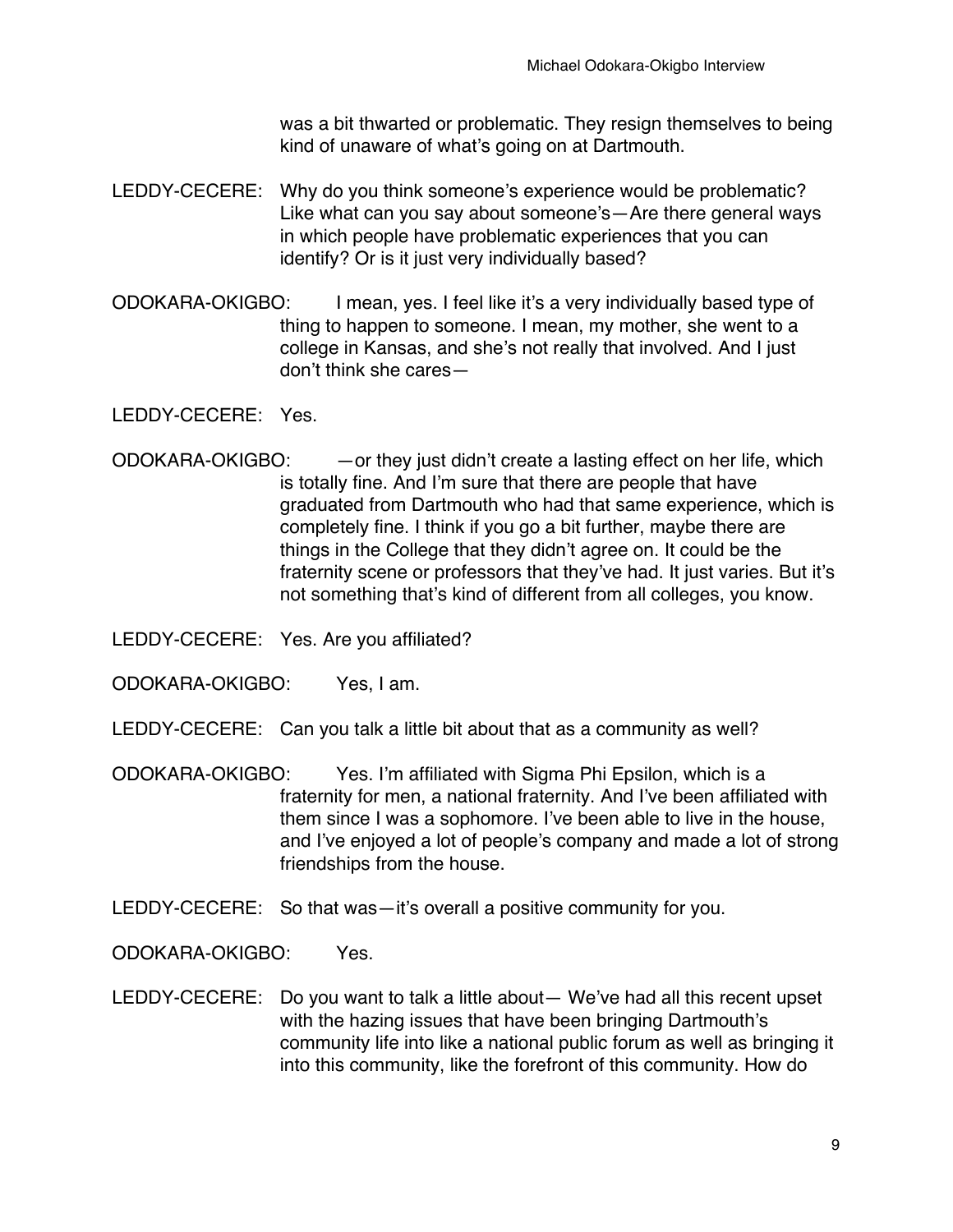you understand the ways in which people have responded to this issue?

ODOKARA-OKIGBO: Yes. I mean there are definitely some forms of hazing that are very problematic. Hazing is very subjective. So if you feel like you've been hazed, and that's a problem… I do feel like, though, this whole hazing situation has kind of gone way overboard, and it's been sensationalized, especially the *Rolling Stone* article definitely did that. And kind of knowing… I mean, knowing Andrew personally and seeing how the trajectory has gone, I just… It's sad that—I mean, there's some positives and some negatives of the different kind of coverage that this whole story has gotten. The whole story of hazing and fraternities, it's problematic and unproblematic. In my experience, I've had a positive experience with the fraternity system. With different things that I've organized, there have been fraternities that have organized, I've gone to different groups on campus, the people who would donate the most money would be the fraternity system, the fraternity and sorority system.

LEDDY-CECERE: Mm-hmm.

- ODOKARA-OKIGBO: The people who would give the most time for community events would be the fraternity and sorority systems. I've been able to get, again, meet incredible people in my fraternity and people who are in other fraternities. I've gone to different fraternities, and they have been very welcoming to me.
- LEDDY-CECERE: Right.
- ODOKARA-OKIGBO: And I've personally had no problem with hazing or anything of that nature. So for me—again, it's very subjective; but my view is that I've had a great experience with the fraternity system.
- LEDDY-CECERE: And do you think that that's sort of like a generally—that this has sort of been sensationalized in a way that distorts a reality at Dartmouth? Or do you think that each experience is sort of like you said: If you feel as if you've been hazed, then that's an issue. If you feel as if you haven't, then that's not an issue. Do you think the *Rolling Stone* sort of highlighted an issue with our community? Or do you think it sort of created an issue that doesn't really exist?

ODOKARA-OKIGBO: Oh, I mean, if there's someone who feels like they've been disrespected or have had harm done because of hazing, I mean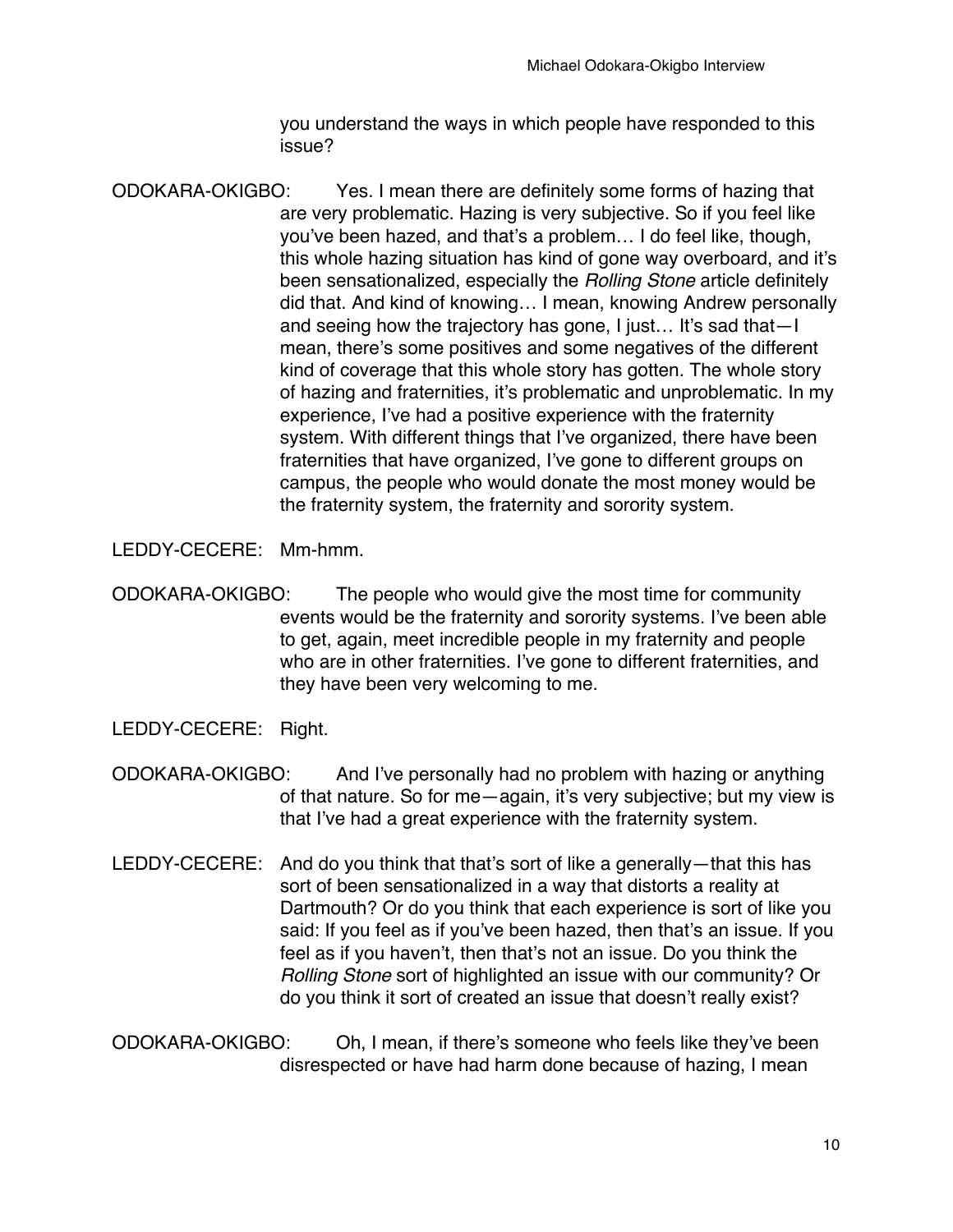that definitely should be put in the forefront and as a community, we should respond to that in the best way that we possibly can.

LEDDY-CECERE: Right.

ODOKARA-OKIGBO: I just feel that we could have done it in a different venue. Or people in this institution—or I guess not in this institution—could have done it in a different venue that didn't seem so sensationalized and over glorified.

LEDDY-CECERE: Right.

ODOKARA-OKIGBO: It kind of put Dartmouth in itself in a bad name because I feel like for right now, a lot of what people have in their mind about Dartmouth is fraternity. And fraternities aren't the only thing that's at Dartmouth.

- LEDDY-CECERE: Right.
- ODOKARA-OKIGBO: You know?
- LEDDY-CECERE: Yes.
- ODOKARA-OKIGBO: So, yes.
- LEDDY-CECERE: So would you identify yourself as like a Dartmouth insider, according to the definition that you gave me in terms of—I think you would, if you said that an insider is somebody who's going stay involved, who is involved, and an outsider is someone who sort of wants to disassociate post their educational experience. Then you would sort of classify yourself as an insider?

ODOKARA-OKIGBO: Yes, I would.

- LEDDY-CECERE: Yes. Are there any ways that you feel like an outsider?
- ODOKARA-OKIGBO: I mean, of course, there are tons of ways. I guess in terms of music, there aren't a lot of venues here to kind of learn about the music business. Or pursue music in that venture. Even the music department is kind of more in the classical realm. And the voice teachers that are here are kind of in the classical realm.

LEDDY-CECERE: Mm-hmm.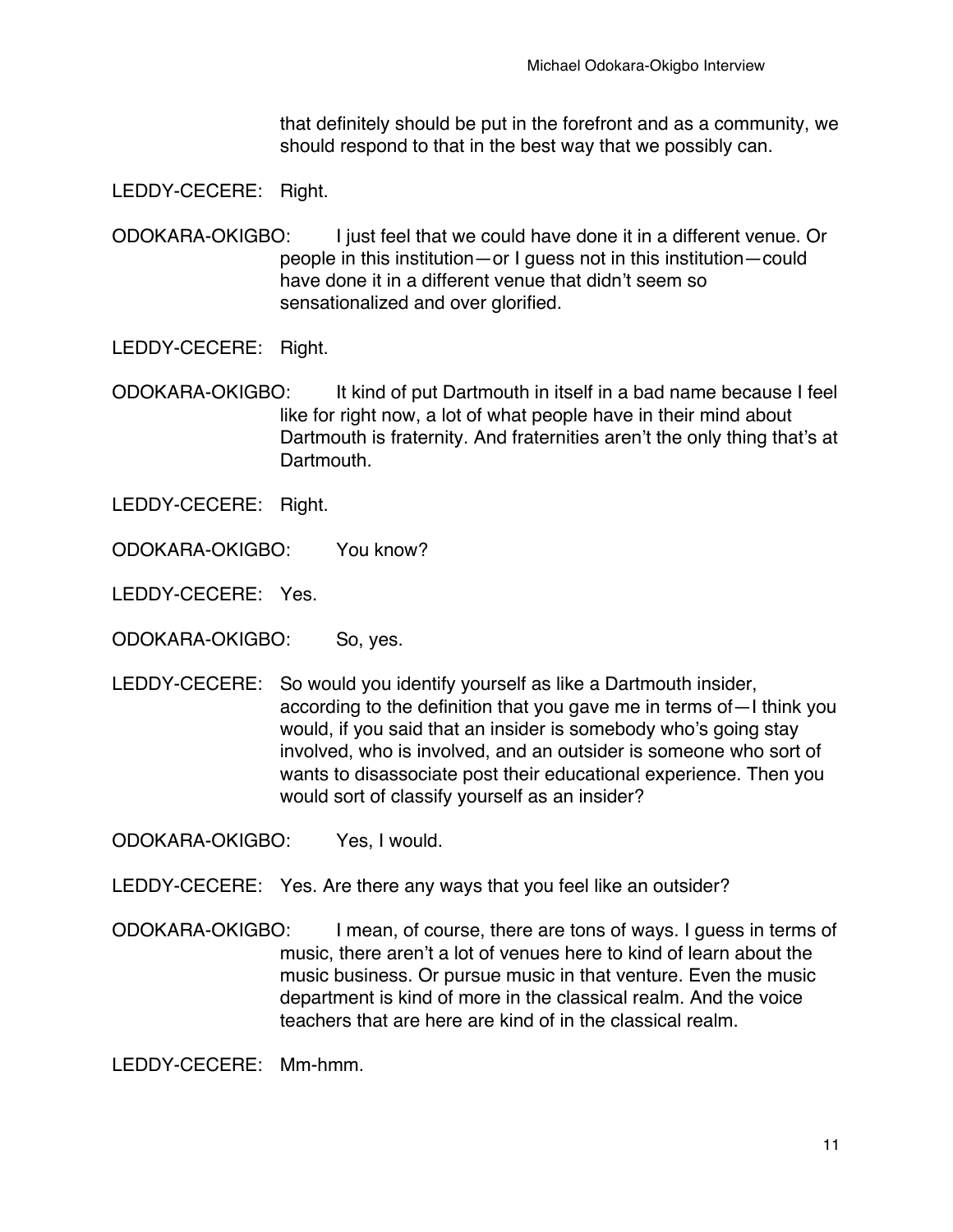ODOKARA-OKIGBO: There I feel like an outsider. On the rowing team, I'm the only black person on the rowing team. So I feel a little bit of an outsider there. I guess—I don't know. I mean Aires, too, sometimes I feel like I'm an outsider because my musical tastes are sometimes different or in how I approach music, it's kind of different than other groups. But I mean, it's human to feel like an outsider in some areas.

LEDDY-CECERE: [Laughs] Yes.

ODOKARA=OKIGBO: It would be problematic if you don't feel like an outsider in some areas.

LEDDY-CECERE: So it's not as if it's like an institutional construct that makes you feel like you're an outsider. You just feel like the ways in which you feel like you're an outsider are just natural.

ODOKARA-OKIGBO: Yes.

LEDDY-CECERE: Everyone sort of has venues in which they feel—

ODOKARA-OKIGBO: Yes.

LEDDY-CECERE: —you know not essential. So you said that you're from Maine.

ODOKARA-OKIGBO: Mm-hmm.

LEDDY-CECERE: But lived in Maryland as well.

ODOKARA-OKIGBO: Mm-hmm.

- LEDDY-CECERE: Maine—I don't know. Is where you live rural in Maine? I mean Maine is rural.
- ODOKARA-OKIGBO: I live in the biggest town, or city, of Portland. The biggest city in Maine, which is Portland.
- LEDDY-CECERE: Portland. So it was not like sort of a rural area.

ODOKARA-OKIGBO: No. It wasn't a rural upbringing.

LEDDY-CECERE: So how did you sort of interact with Dartmouth's rural location, and how do you think that sort of impacts our community in general—if it does at all, in your opinion?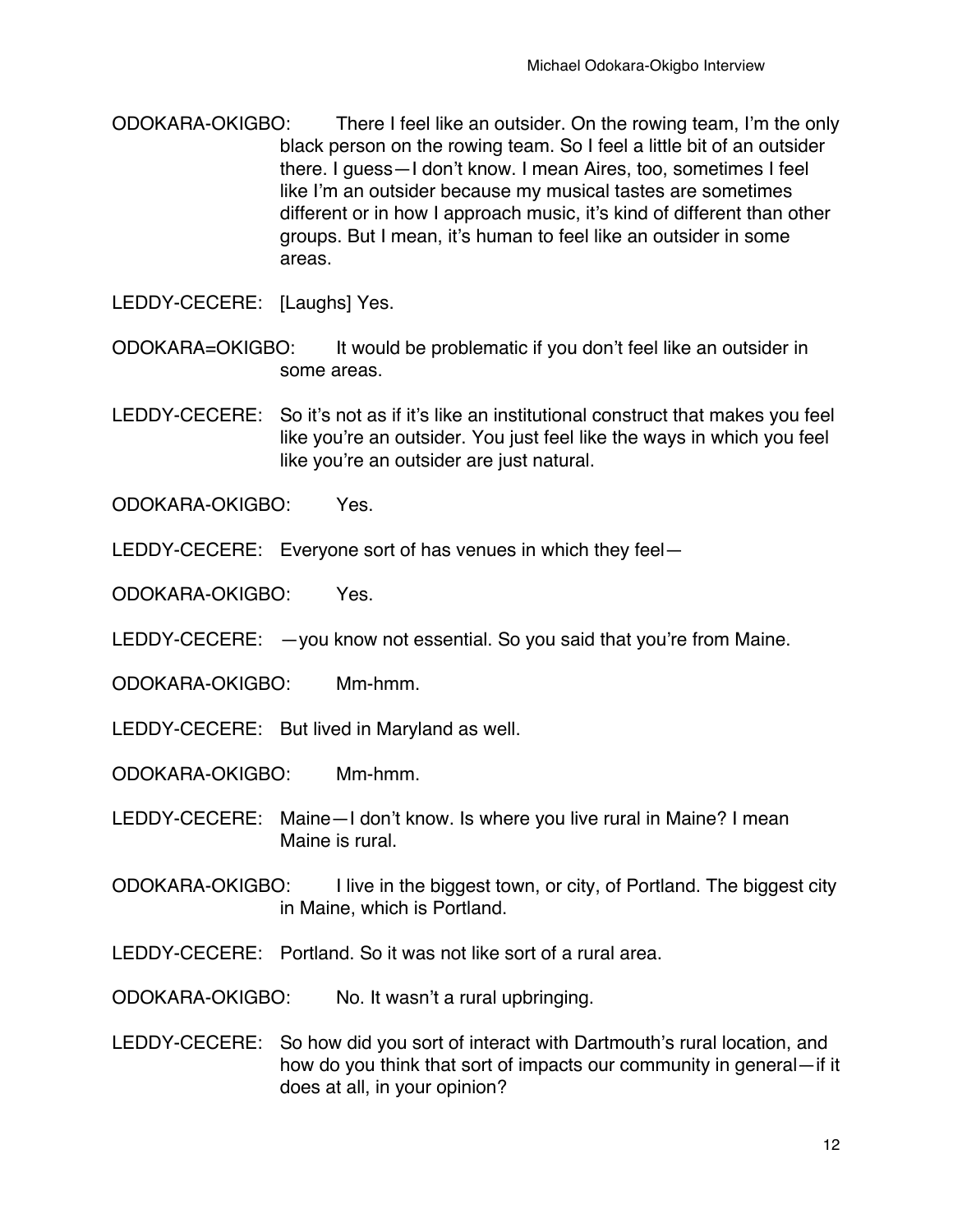ODOKARA-OKIGBO: Oh, it definitely impacts the community to a large extent. And I think—I remember writing down things about what I wanted to have in a college and I said rural because I would want like a strong community that's kind of focused on friendship and focused on getting to know each other. And I feel like if you're in a more urban setting, there are more opportunities to kind of branch out and go to different bars or go to clubs and do different things that kind of spark your interest, leaving aside the kind of community that's already internal at your institution.

> I feel like if I went to an urban setting, I'd try to be pursuing music and would just look for different venues outside of the College. Here, it's kind of hard to do that because you're in the middle of nowhere. So you just kind of have to make the best that you have you have to do the best that you can with the resources that you have. So let's say like, if I want to make a song or do a song and I want to do a video for it, then I'll call a friend here at Dartmouth, and we'll set something up together. And then I'll get another friend who will record the video. And this'll just be internal, which builds, I feel, builds friendships.

LEDDY-CECERE: Yes.

ODOKARA-OKIGBO: And builds a stronger sense of community.

LEDDY-CECERE: So are you headed to a city next year if you're pursuing-

ODOKARA-OKIGBO: Yes.

- LEDDY-CECERE: Yes. So how do you think—Do you think that you'll bring any sort of, any of the values, like the community values, in what your talking about, like learning the interrelationships that you have in a community like Dartmouth versus a city? Do you think you'll be able to bring that to the city? Do you think that's something that sort of won't transfer to this new venue?
- ODOKARA-OKIGBO: So your question is bringing like that type of Dartmouth spirit that I have to the West coast?
- LEDDY-CECERE: So do you feel as if the Dartmouth community, rather than just talking about the alumni and how that sort of transfers to life past, you know, residential life here—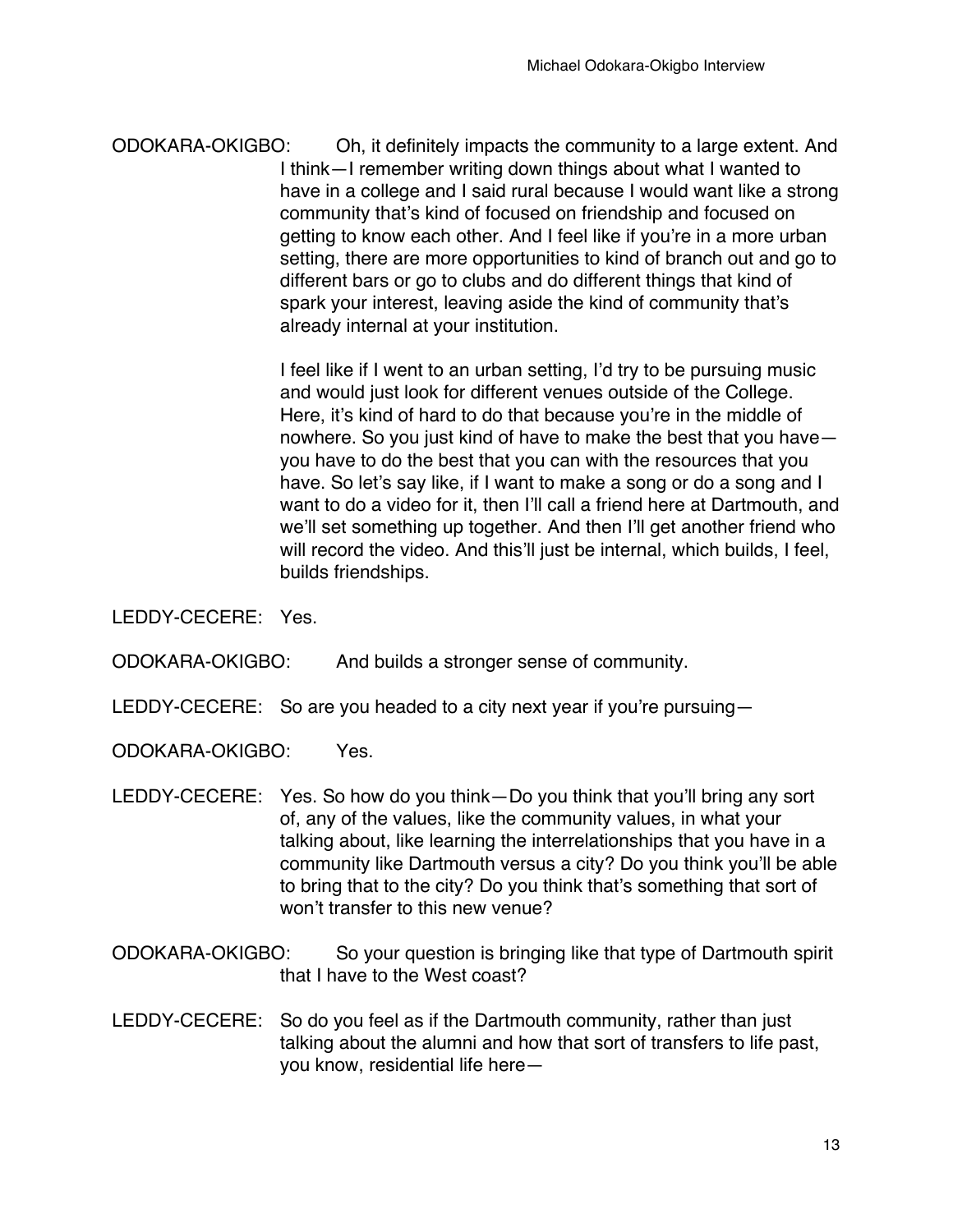ODOKARA-OKIGBO: Mm-hmm.

LEDDY-CECERE: — do you think that there are certain ways that Dartmouth fosters relationships that will transcend into different relationships not rooted in this same community?

ODOKARA-OKIGBO: I hear it, I hear it does.

LEDDY-CECERE: Yes.

ODOKARA-OKIGBO: And I've seen kind of what it did in, how the Dartmouth community is in Maine. I mean it's pretty strong. And I'm moving to Los Angeles so I can only imagine that it will be even stronger. I mean, I haven't personally, I haven't seen it firsthand but I think it'll be very strong when I move out there.

LEDDY-CECERE: Yes.

- ODOKARA-OKIGBO: I hope it will be strong.
- LEDDY-CECERE: Yes. That will be nice. So can you talk a little bit—Have you seen any changes in the community since you've started? Over four years, have you seen any concrete things sort of transform or change or things that you think are different now than they were when you were a freshman?
- ODOKARA-OKIGBO: As an institution?
- LEDDY-CECERE: Or any way that you notice. It could be the character of the students or institutional decisions or…
- ODOKARA-OKIGBO: Honestly, no. I don't think I've seen any vast difference except for FoCo food.

LEDDY-CECERE: Yes.

ODOKARA-OKIGBO: I don't know. I don't think I've seen, other than—yes. No, I don't think I've seen any change. I feel like it is a kind of administrative venue. The College still kind of limits student participation.

LEDDY-CECERE: Can you expand on that a little?

ODOKARA-OKIGBO: Okay. I mean, we're looking for a new president right now.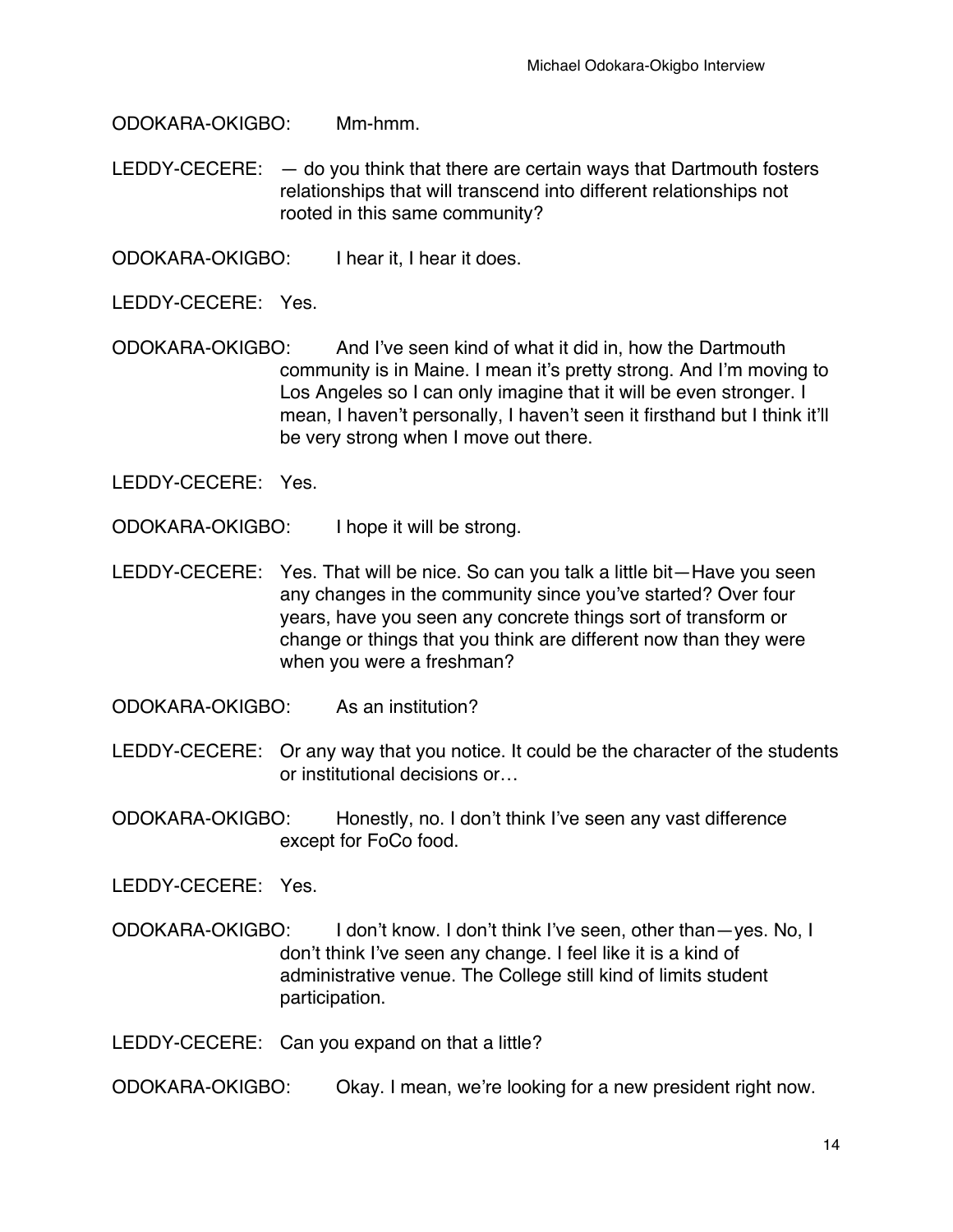LEDDY-CECERE: Mm-hmm.

ODOKARA-OKIGBO: I think only two students are allowed to like look for the president—the new president—which for me doesn't make a lot of sense because I feel like students should have a right to kind of voice our opinion on who should be the next president, especially where like now, I'm 22 years old. So I'm now like legally an adult, you know? And so are my other classmates. They have the kind of capacity to kind of search along with the other people for the president. So that limited kind of awareness of student participation. I still feel like that's around. In terms of the arts, at Dartmouth they still bring in a lot of great performers up to Dartmouth.

LEDDY-CECERE: Mm-hmm.

ODOKARA-OKIGBO: I still think the Hop kind of lacks some things that should be improved on.

LEDDY-CECERE: Mm-hmm.

- ODOKARA-OKIGBO: I can't say, I don't know personally that they've made a lot of strides to it. But hopefully I think the 50th annual of the Hop coming up, I heard that there'll be a lot of things that'll be instituted. So I'm excited to see what happens.
- LEDDY-CECERE: What sort of changes are you hoping for?
- ODOKARA-OKIGBO: They stated that they're going to redo the major auditorium— I forget what it's called right now.

LEDDY-CECERE: Yes, yes.

ODOKARA-OKIGBO: They're going to redo that. And then also add some more teachers and professors, vocal teachers. I think that would be great.

LEDDY-CECERE: Yes.

ODOKARA-OKIGBO: And expand on the arts at Dartmouth because I feel like they can definitely do that. Athletics I'd have to say maybe there's a little bit of change I've seen. There's a new program called the DP2, which is kind of taking that physical approach to seeing how athletes at Dartmouth can improve on.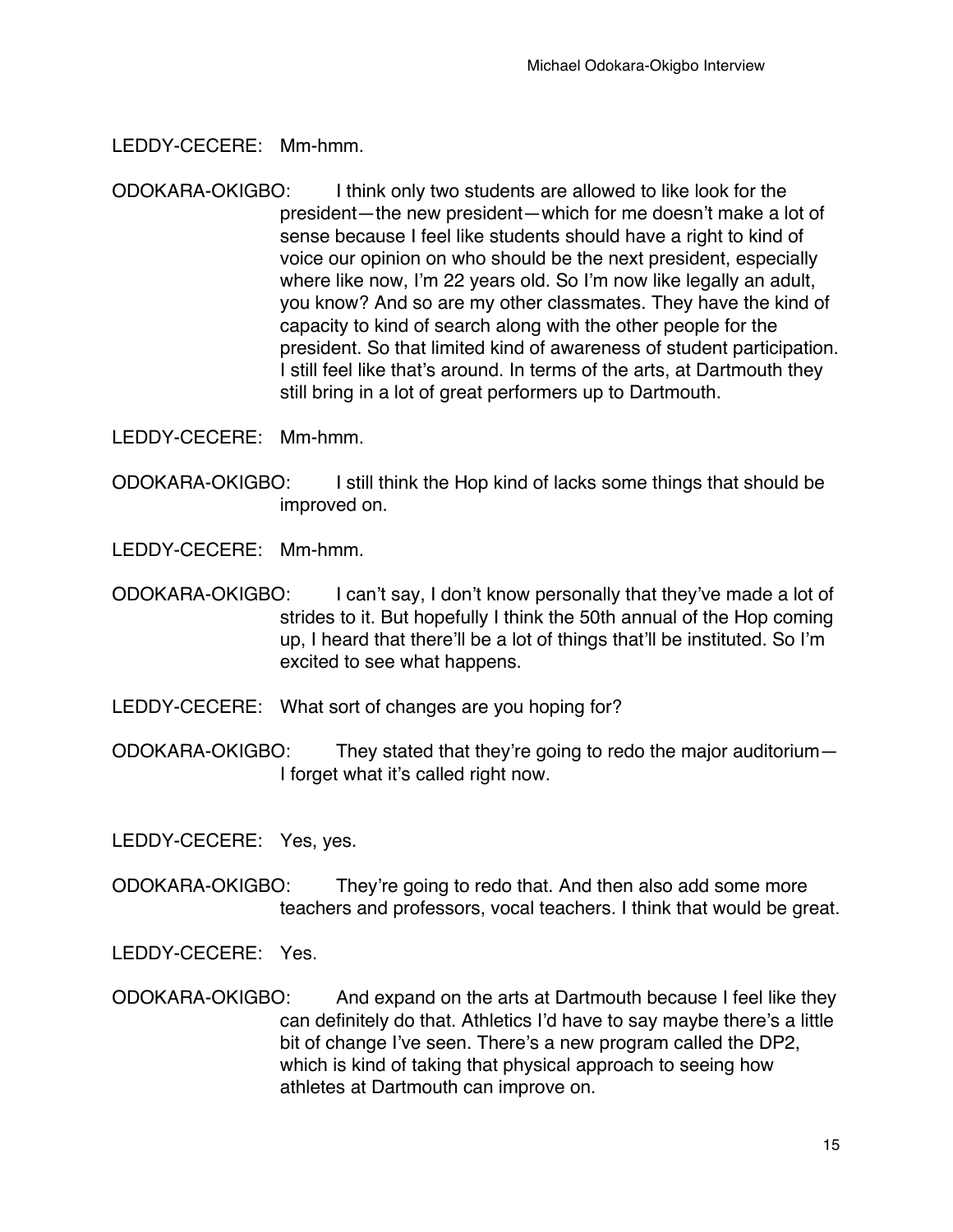LEDDY-CECERE: Will you explain that a little? I didn't get it.

- ODOKARA-OKIGBO: So Dartmouth Peak Performance, DP2. It's kind of using different methods, scientific methods, mathematical methods in gathering data from athletes at Dartmouth to see how they could best improve athletic performance of the students.
- LEDDY-CECERE: So does that track like over time or something.
- ODOKARA-OKIGBO: It tracks, yes.

LEDDY-CECERE: Okay.

- ODOKARA-OKIGBO: Yes. For example, at rowing there's a thing that they gave us to kind of track our sleeping habits and our recovery that would see how we can best improve on our performance.
- LEDDY-CECERE: Okay.
- ODOKARA-OKIGBO: In and outside the water. It wasn't very successful, but I think those methods are positive.

LEDDY-CECERE: Okay.

ODOKARA-OKIGBO: They seem to be more staffed and kind of I don't know. More staffed and more kind of aggressive on what they want to accomplish. But in terms of athletics I've seen, that's—They've done that a little bit.

LEDDY-CECERE: And you see that as like a…like that didn't, that wasn't that effective. But that was like a positive change in the program.

- ODOKARA-OKIGBO: It's a positive change, trying to see how they can improve, yes. In the academics, I perceive—I don't think I've seen that much change, which is not a bad thing.
- LEDDY-CECERE: No. Well, what is your major?

ODOKARA-OKIGBO: I'm a history major.

LEDDY-CECERE: Okay. Very cool.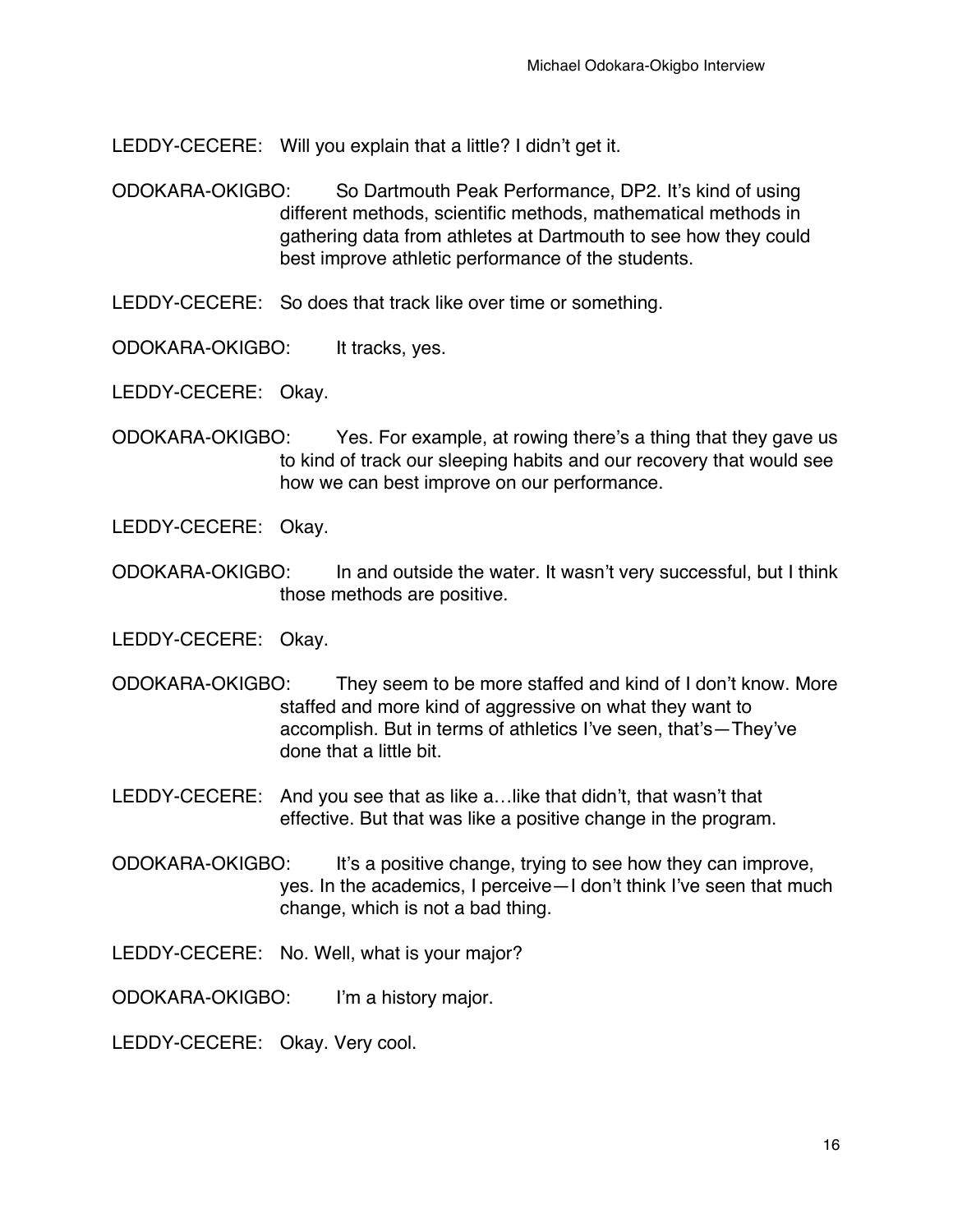- ODOKARA-OKIGBO: Yes. I do hope that one day they'll be able to institute a global health major at Dartmouth.
- LEDDY-CECERE: I'm surprised that… I mean, I would think that if Jim Kim had stayed for a little bit longer that would have been probably like on the list of to-dos.

ODOKARA-OKIGBO: Mm-hmm.

LEDDY-CECERE: For him.

ODOKARA-OKIGBO: Yes. We'll see.

- LEDDY-CECERE: Yes. So have you seen yourself change in tangible ways, if the Dartmouth community has remained, you know, pretty static? But you've seen some sort of like moving forward. Have you changed a lot in your four years?
- ODOKARA-OKIGBO: Oh, yes. Yes. I've changed a whole lot. I mean a lot of me has changed, but a lot of me, I still see the same. I kind of just—I just feel like I have grown up more.

LEDDY-CECERE: Yes.

ODOKARA-OKIGBO: I feel like I entered college just like lost and like unaware of the world. I still kind of feel that way. But I still—I feel more grounded on things I want to accomplish in my life.

LEDDY-CECERE: Mm-hmm.

ODOKARA-OKIGBO: When I came to Dartmouth, I had no idea that I want to pursue entertainment and music. And because of Dartmouth, because of the things I've involved myself with, I've come to an incredible love and kind of an addiction to the arts, to music. So that way, I've definitely changed. Also I entered Dartmouth as like a non-athlete. I wasn't planning on rowing when I came to Dartmouth. I walked on the team, and it's completely changed my life.

LEDDY-CECERE: Really.

ODOKARA-OKIGBO: In how I see fitness and how I live, you know.

LEDDY-CECERE: Yes.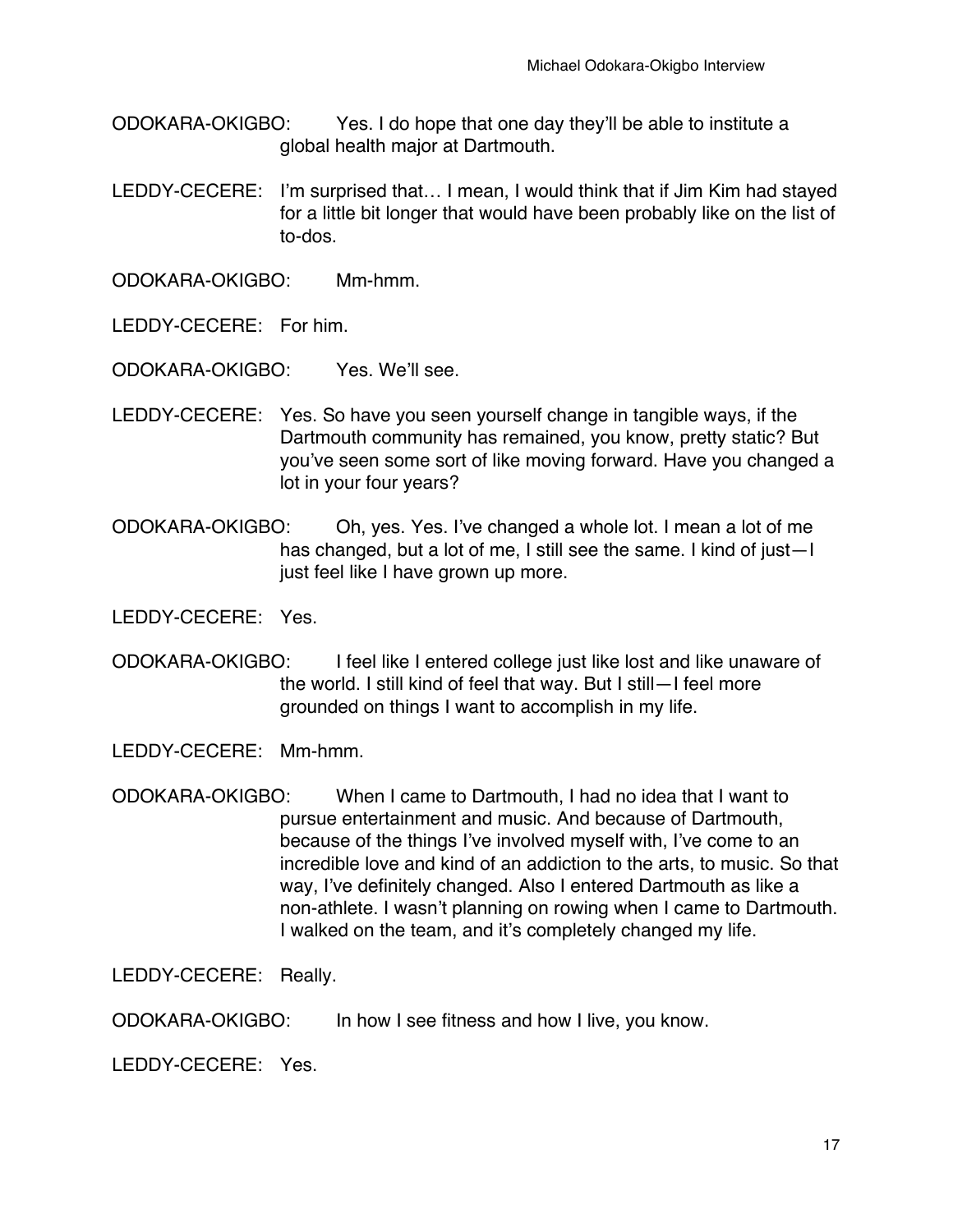ODOKARA-OKIGBO: So in that way, it's completely changed me as well.

- LEDDY-CECERE: So sort of reflecting, your mom was like, I don't want you to come to Dartmouth. Has that changed for her since you started?
- ODOKARA-OKIGBO: I think it was more of a kind—She was kind of joking and kind of being coy. [Laughter] She honestly didn't care where I went to school. She just wanted me to be happy. And I think she's loved… She's loved Dartmouth. I mean, it was one of those things where I think as long as I liked it, as long as I was successful, you know, in her opinion then it's totally fine.
- LEDDY-CECERE: Yes, yes. I heard some statistic like how something like 90 percent of Dartmouth parents of students are together. Do you ever feel as if like coming from—

ODOKARA-OKIGBO: Wow!

LEDDY-CECERE: Isn't that absurd? I couldn't believe it when I heard that.

ODOKARA-OKIGBO: Makes sense.

- LEDDY-CECERE: Yes. It's interesting. So do you feel like coming from a single-parent home, which appears to be a minority in the Dartmouth community, do you feel like that has sort of affected you in any way or not?
- ODOKARA-OKIGBO: No. I don't think so. And it's never really affected me because my mom never wanted it to affect me.

LEDDY-CECERE: Right.

ODOKARA-OKIGBO: My mom has always been the type of person that would try to give me like male influences.

LEDDY-CECERE: Yes.

ODOKARA-OKIGBO: Because she knew that she couldn't be both the mom and the dad. And also, my father is in my life as well. So I don't think… I think maybe when I was younger, it affected me. It was harder for my mom because just putting… allowing me to do the activities, it was harder for her to take me to different things, because she's only one person.

LEDDY-CECERE: Right, right.